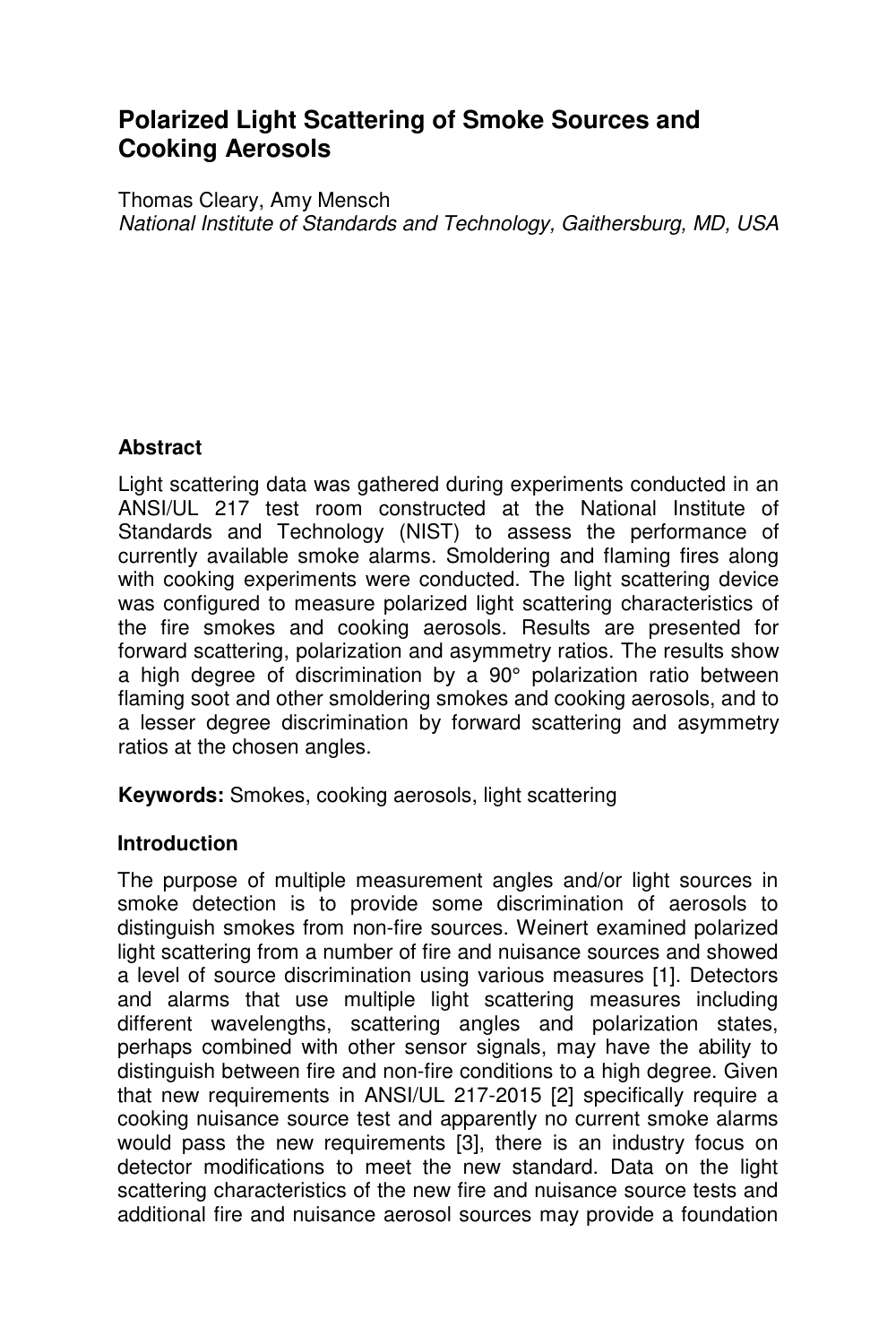for developing new discriminating detection schemes. Thus, NIST has begun to collect and analyze such data.

# **Experimental**

Measurements were made with the NIST nephelometer/polarimeter [4] to gather polarized light scattering characteristics of fire smokes and nuisance source aerosols. The nephelometer section was configured to record vertically polarized light scattering intensities at two diode laser wavelengths, 638 nm and 980 nm, and five angles (15°, 22.5°, 45°, 90° and 135°) for each wavelength. In addition, horizontally polarized light scattering intensity at 90° for each wavelength was recorded. The acceptance angle for the scattered light reaching the detectors was about  $\pm$  3°. The data was acquired at 1 Hz to provide temporal resolution for the changing environment during each experiment. Neutral density filters were used to attenuate scattering signals to the measurement range of the photodetectors when needed. Additionally, laser light intensity (0°) was recorded and used to normalize the scattering intensities by the incident laser intensity. Figure 1 is a schematic of a cross-section for one beam. The aerosol flows through the central opening while the laser beam bisects the opening. What is not shown are polarization elements including a Glan-Thompson polarizer in front of the source beam to provide the incident polarization state, and ½ waveplates before the photodetectors to pass only scattered light with the desired polarization state.



Figure 1. Schematic of a section of the nephelometer.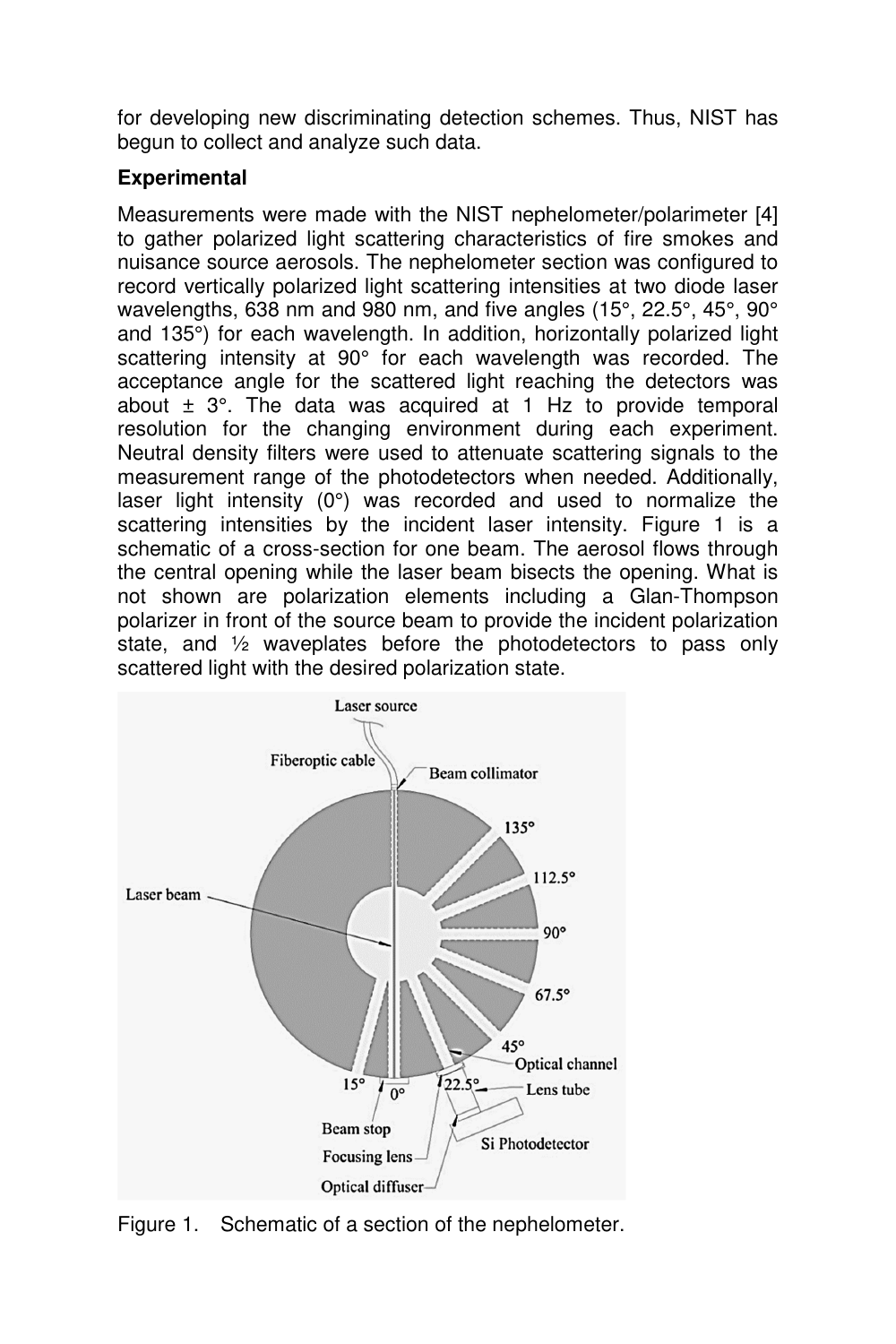Following Weinert [1], forward scattering ratios (FR,  $I_{\text{vv15}}$ <sup>o</sup> / $I_{\text{vv22.5}}$ <sup>o</sup>), asymmetry ratios (AR, I<sub>vv45</sub>° /I<sub>vv135</sub>°) and polarization ratios (PR, I<sub>hh90</sub>° /Ivv90o) were computed. Here, I is the scattering signal intensity, and the subscripts denote the horizontal (h) and vertical (v) polarization states of incident and scattered light, and the scattering angle. Initial calibrations were performed with nearly monodisperse di-ethyl-hexylsebacate (DEHS) particles of several aerodynamic diameters, from 0.18 µm to 1.0 µm, produced by a condensation/evaporation aerosol generator. The particle size distribution was measured with an electrical low pressure impactor and fitted to a log-normal distribution ( $d_{\alpha}$  - geometric mean diameter, and  $\sigma_{\alpha}$  - geometric standard deviation). The relative combined standard uncertainty in the mean diameter is estimated to be less than 10 %. Mie scattering calculations were performed with the results integrated over the size distribution and the acceptance angle of the nephelometer.

# **Results**

The results are compared to Mie scattering calculations in Table 1. Some values were not tabulated which indicates either a low signal or a saturated signal of one of the photodetectors. The relative combined standard uncertainty for the computed ratios is estimated to be less than 10 % for the tabulated values.

| $d_g$<br>$(\mu m)$ | $\sigma_{\rm g}$ | FR <sub>638 nm</sub><br>Measured/Computed | PR <sub>638 nm</sub><br>Measured/Computed | AR <sub>638 nm</sub><br>Measured/Computed |
|--------------------|------------------|-------------------------------------------|-------------------------------------------|-------------------------------------------|
| 0.18               | 1.49             | $-11.15$                                  | 0.013/0.19                                | 3.64/8.60                                 |
| 0.26               | 1.39             | 1.03/1.17                                 | 0.065/0.34                                | 6.98/14.5                                 |
| 0.30               | 1.26             | 1.06/1.11                                 | 0.110/0.29                                | 11.2/16.2                                 |
| 0.39               | 1.28             | 1.09/1.22                                 | 0.660/0.78                                | 29.2/26.3                                 |
| 0.52               | 1.27             | 1.16/1.39                                 | - /1.01                                   | 14.4/18.6                                 |
| 0.66               | 1.25             | 1.30/1.61                                 | $-11.10$                                  | 24.0/8.54                                 |
| 0.83               | 1.25             | 1.68/1.98                                 | $-$ /1.33                                 | 5.19/5.29                                 |
| 1.02               | 1.30             | 2.35/2.40                                 | - /1.40                                   | 9.84/6.31                                 |
|                    |                  |                                           |                                           |                                           |
| $d_g$              | $\sigma_{\rm g}$ | FR980 nm                                  | PR <sub>980 nm</sub>                      | AR <sub>980 nm</sub>                      |
| $(\mu m)$          |                  | Measured/Computed                         | Measured/Computed                         | Measured/Computed                         |
| 0.18               | 1.49             | $-11.07$                                  | 0.025/0.051                               | 1.16/3.70                                 |
| 0.26               | 1.39             | $-11.08$                                  | 0.016/0.073                               | 1.97/4.92                                 |
| 0.30               | 1.26             | /1.05<br>$\overline{a}$                   | 0.011/0.025                               | 2.21/3.60                                 |
| 0.39               | 1.28             | /1.09                                     | 0.011/0.15                                | 3.92/9.39                                 |
| 0.52               | 1.27             | /1.15<br>÷.                               | 0.030/0.50                                | 14.1/22.9                                 |
| 0.66               | 1.25             | 1.26/1.24                                 | 0.125/0.94                                | $-127.5$                                  |
| 0.83               | 1.25             | 1.54/1.39                                 | 0.182/1.00                                | 12.9/18.5                                 |
| 1.02               | 1.30             | 1.64/1.69                                 | - /1.16                                   | 8.60/7.83                                 |

| Table 1. |                                                    |  |  |  | Measured size distributions and corresponding measured |  |  |
|----------|----------------------------------------------------|--|--|--|--------------------------------------------------------|--|--|
|          | and computed scattering ratios for DEHS particles. |  |  |  |                                                        |  |  |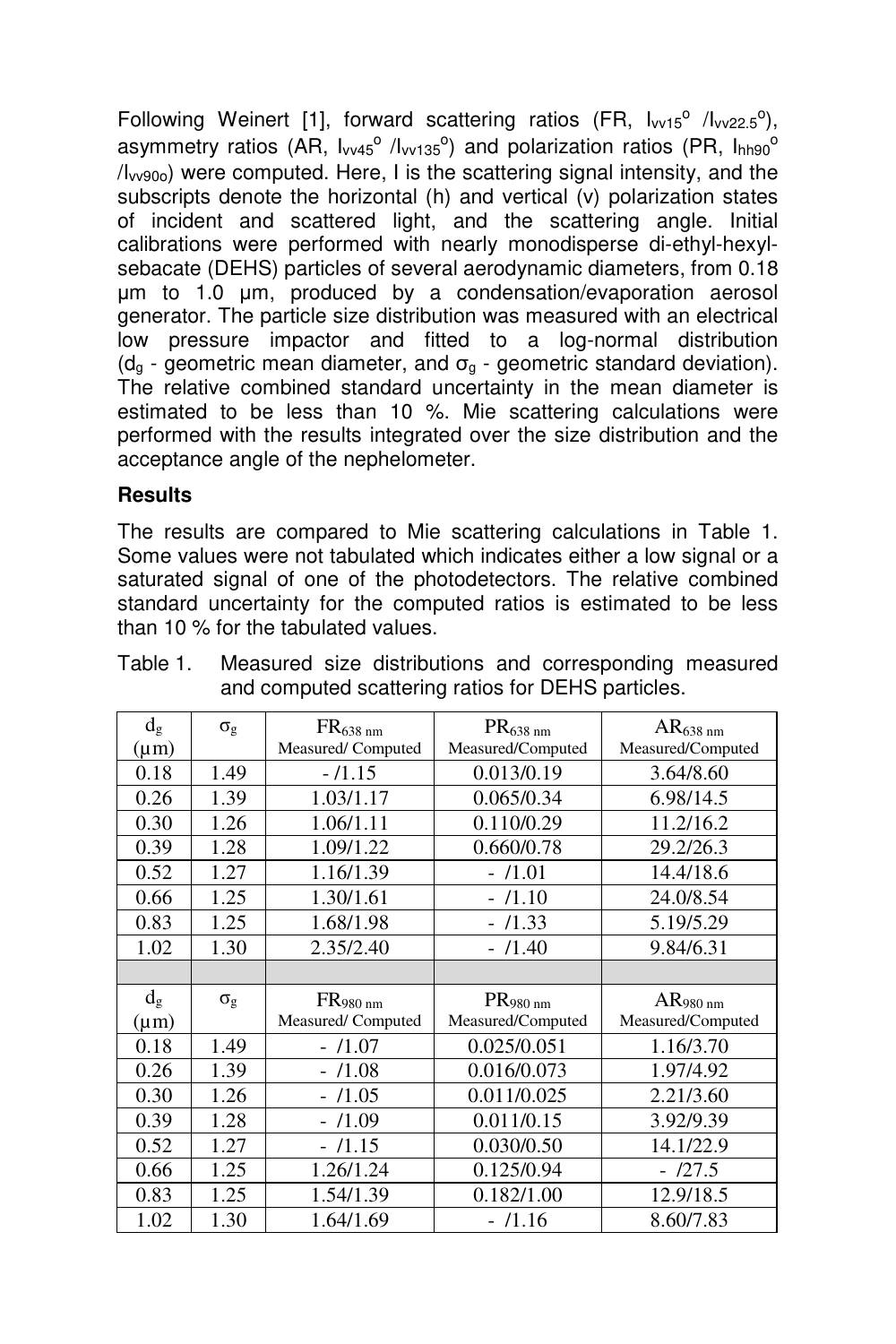Figures 2-4 are plots comparing the various measured and computed ratios for the 638 nm wavelength beam. The measured and computed values follow the same trends with the exception of polarization ratios for the 980 nm wavelength beam. The trend is the same, but with a difference of a factor of about 10 to 20. This could indicate alignment issues.



Figure 2. Results of the forward scattering ratios of DEHS particles.



Figure 3. Results of the polarization ratios of DEHS particles.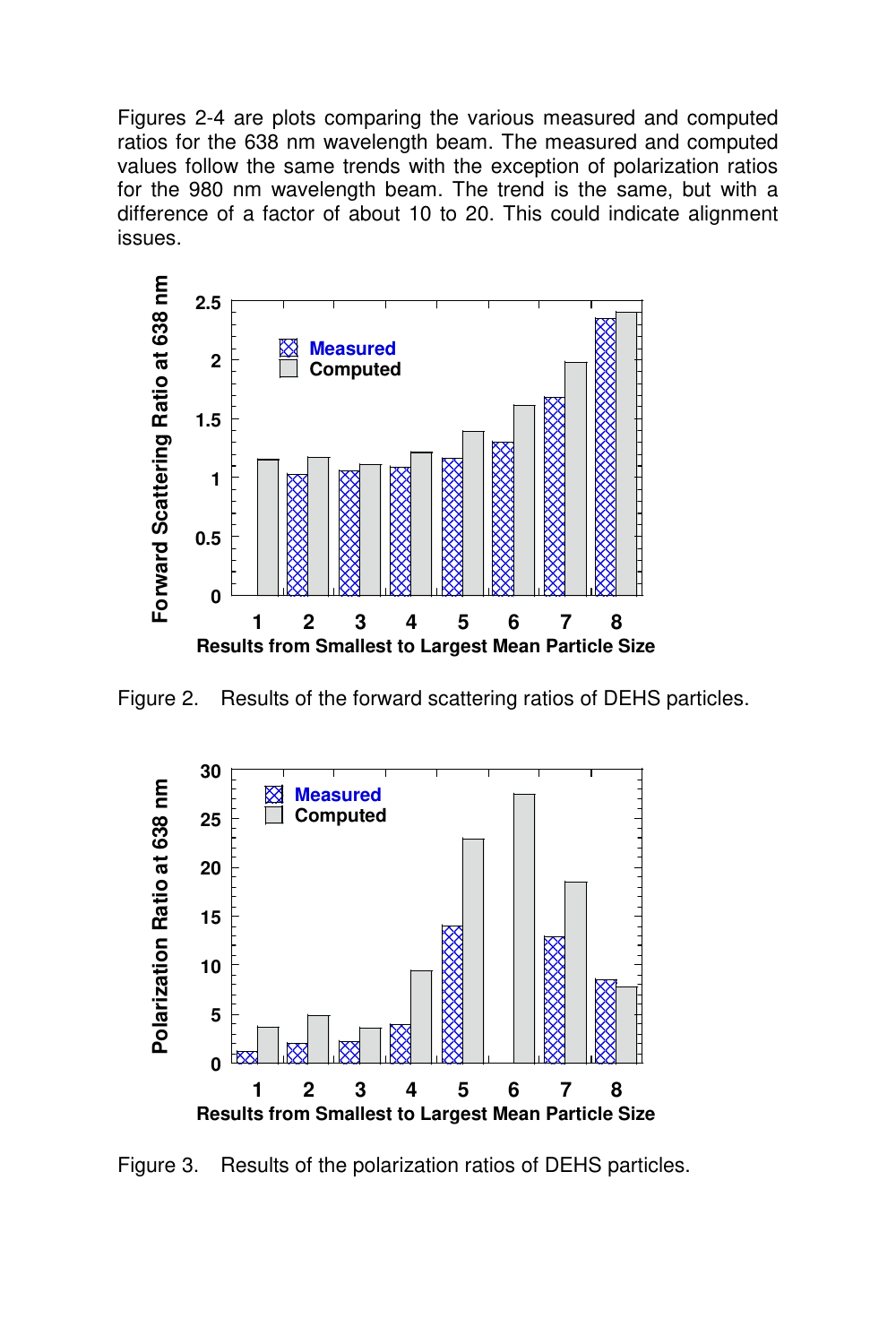

Figure 4. Results of the asymmetry ratios of DEHS particles.

Given the uncertainty in alignment and particle size, measured and computed values compare favorably, thus the instrument configuration provides realistic estimates of light scattering ratios except PR<sub>980 nm.</sub>

Aerosol samples from full-scale ANSI/UL 217-2015 room experiments were directed to the nephelometer/polarimeter. The flaming sources included polyurethane foam, a heptane/toluene pool and shredded copy paper. The smoldering sources included polyurethane foam and wood blocks on a hot plate. The cooking nuisance sources included broiling hamburgers, frying hamburger, stir-frying vegetables and heating cooking oil. The flaming and smoldering polyurethane foam and broiling hamburger experiments were conducted in the manner following ANSI/UL 217-2015 as described in reference [3].

Figures 5 and 6 show comparisons of smokes and cooking aerosols between ceiling beam obscuration and 45° forward light scattering at a wavelength of 638 nm normalized by the incident beam intensity. The difference between scattering and obscuration for the flaming foam smoke and the smoldering and cooking smokes is indicative of the relatively large absorption coefficient of black soot compared to the other sources. Table 2 shows the calculated ratios for the two wavelengths of the various sources. Values were averaged over an obscuration range indicative of smoke alarm activation concentration. Figures 7 and 8 are plots of the values for polarization ratio and asymmetry ratio at 638 nm wavelength. The flaming foam and heptane/toluene pool fire sooty smokes are easily discriminated from the other sources. However, the smoldering smokes and flaming paper smoke are not clearly distinguished from the cooking aerosols.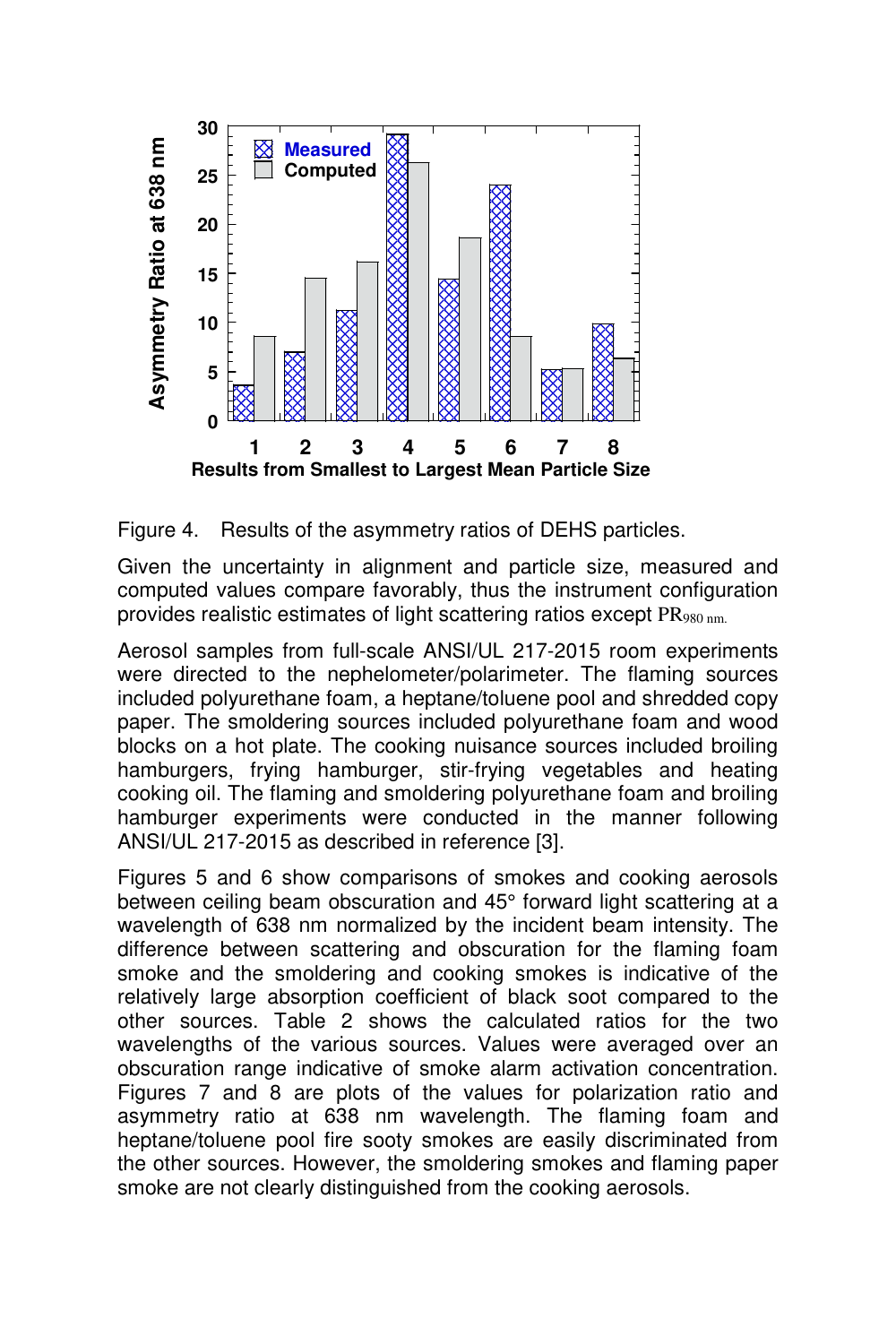

Figure 5. Ceiling beam obscuration and forward scattering signal for flaming polyurethane foam (FF) and smoldering foam (SF).



Figure 5. Ceiling beam obscuration and forward scattering signal for frying hamburger (FH) and broiling hamburgers (BH).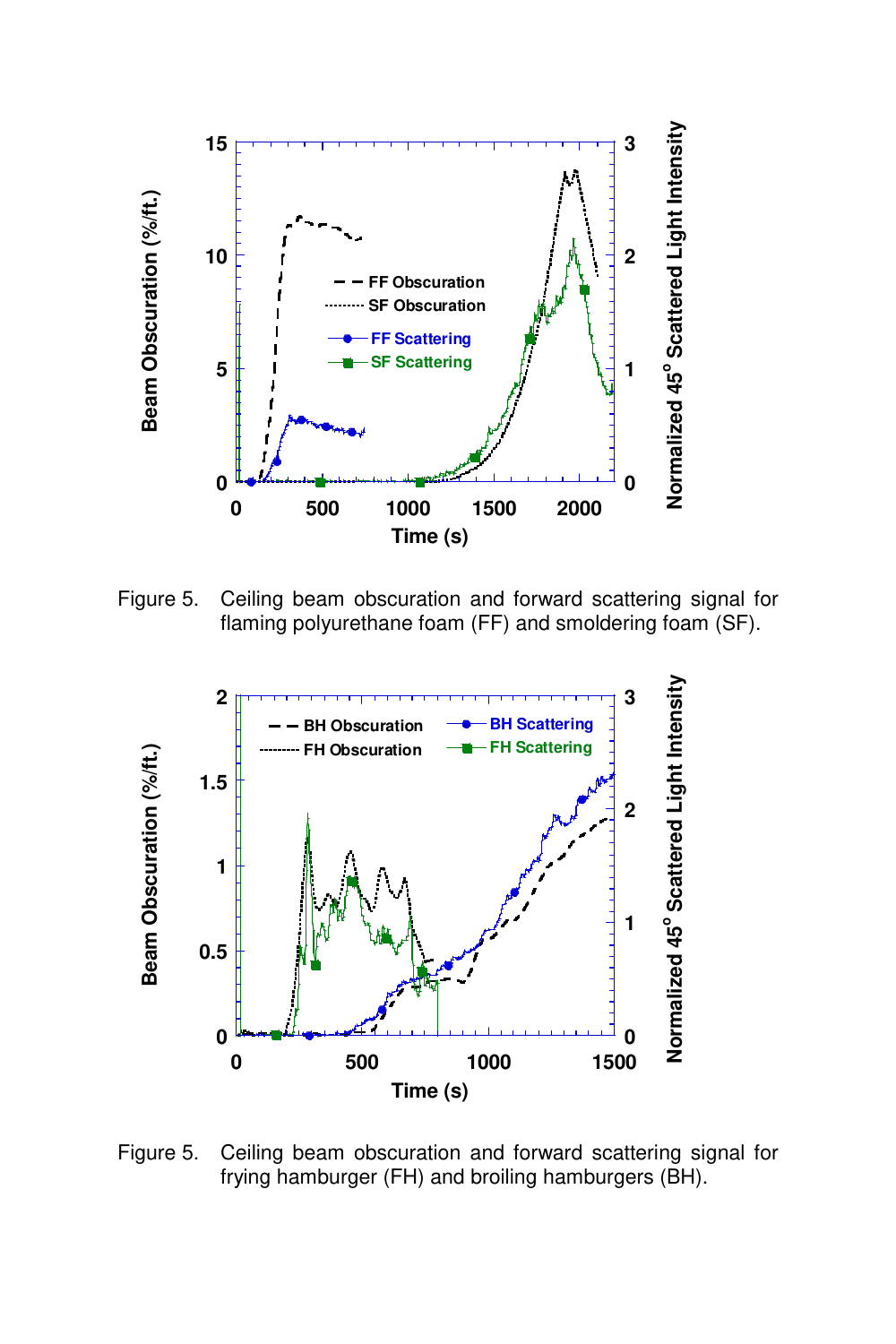| Source                   | Obsc. Range       | PR <sub>638</sub>      | AR <sub>638</sub> | PR <sub>980</sub> | AR <sub>980</sub> |
|--------------------------|-------------------|------------------------|-------------------|-------------------|-------------------|
|                          | $(\%/\text{ft.})$ | Ratio, SD <sup>*</sup> | Ratio, SD         | Ratio, SD         | Ratio, SD         |
| Flaming Foam<br>(FF)     | $2 - 6$           | $0.014$ ,<br>0.005     | 4.59,<br>0.19     |                   | 3.80,<br>0.27     |
| Heptane/Toluene<br>(H/T) | $4 - 8$           | 0.012,<br>0.001        | 4.65,<br>0.03     |                   | 3.89,<br>0.01     |
| <b>Flaming Paper</b>     | $1.5 - 2$         | 0.23,                  | 9.26,             | 0.44,             | 7.39,             |
| (FP)                     |                   | 0.03                   | 1.13              | 0.24              | 0.29              |
| Smoldering Foam          | $2 - 4$           | 0.25,                  | 15.0,             | 0.44,             | 4.35,             |
| (SF)                     |                   | 0.01                   | 0.4               | 0.04              | 0.50              |
| Smoldering<br>Wood (SW)  | $0.5 - 0.75$      | 0.27,<br>0.06          | 13.9,<br>2.5      |                   |                   |
| <b>Broiling</b>          | $0.5 - 1.5$       | 0.17,                  | 9.98,             | 0.19,             | 5.45,             |
| Hamburger (BH)           |                   | 0.01                   | 0.19              | 0.01              | 0.22              |
| Frying                   | 1                 | 0.37,                  | 17.9,             | 0.28,             | 7.18,             |
| Hamburger (FH)           |                   | 0.02                   | 0.4               | 0.02              | 0.63              |
| Stir-frying              | $1 - 1.5$         | 0.39,                  | 15.8,             | 0.36,             | 7.85,             |
| Vegetables (SV)          |                   | 0.04                   | 0.7               | 0.03              | 0.72              |
| Cooking Oil              | $0.3 - 0.7$       | 0.27,                  | 20.4,             | 0.23,             | 7.22,             |
| (Oil)                    |                   | 0.04                   | 1.0               | 0.06              | 0.50              |

Table 2. Tabulated values of scattering ratios averaged over the indicated beam obscuration range for the various sources.

\* SD – standard deviation of the ratio over the obscuration range



Figure 7. Polarization ratios for various sources, error bar indicates standard deviation.